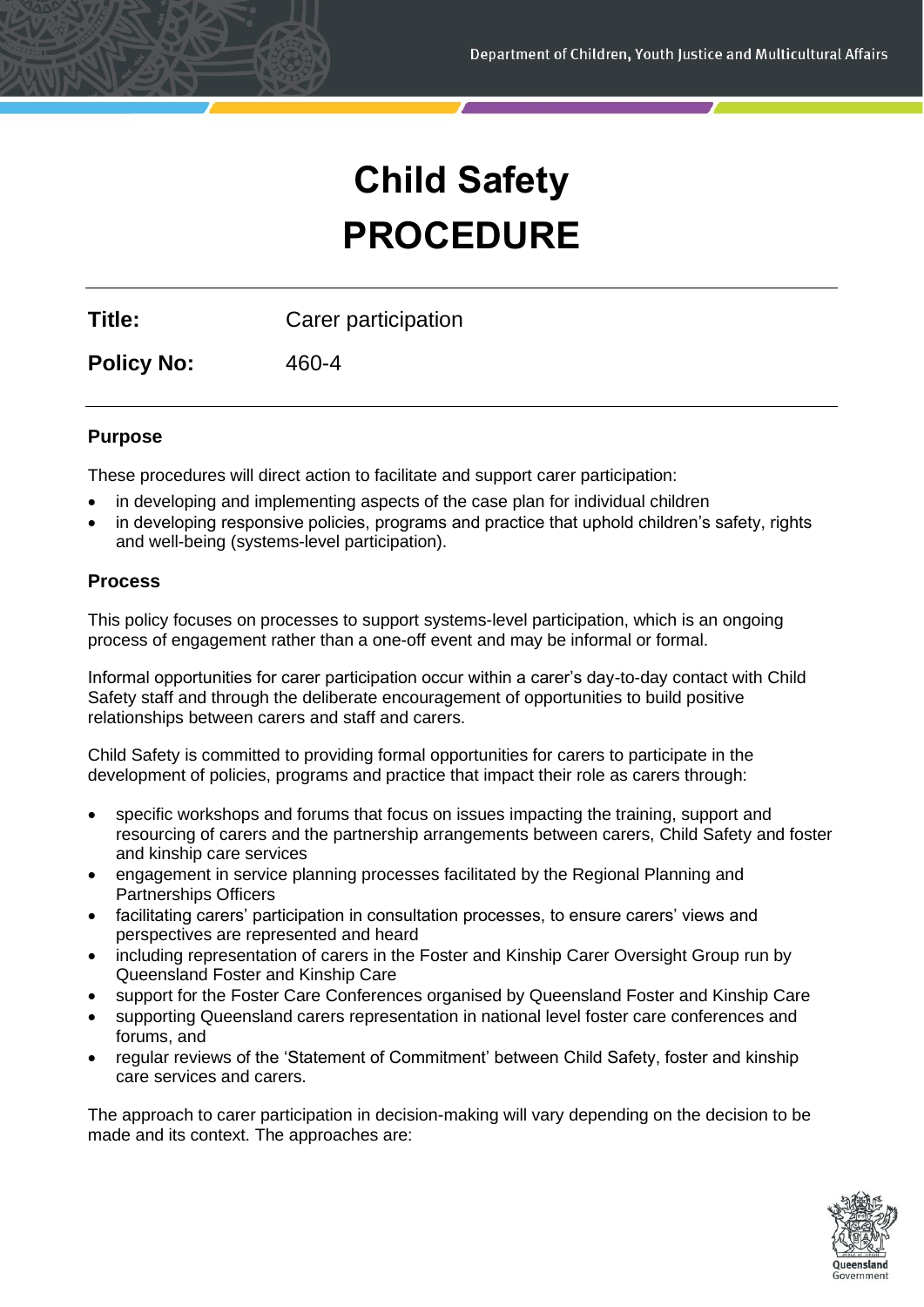- Consultation Carers' views are taken into account. The information carers provide is one source, amongst others, that departmental and foster and kinship care service staff, take into account when making the decision.
- Deciding together Carers are involved in discussion about the issues and the options with Child Safety staff and foster and kinship care services, and all parties come to an agreed decision.
- Acting together Carers share responsibility for decision-making with staff of Child Safety and foster and kinship care services, and for implementing the decision.
- Supported Carers are supported to make autonomous decisions within their responsibilities (even if they may require assistance from staff of Child Safety and foster and kinship care services to action their decision).

Foster and kinship care services may develop their own mechanisms for carer participation in the development of their services and programs.